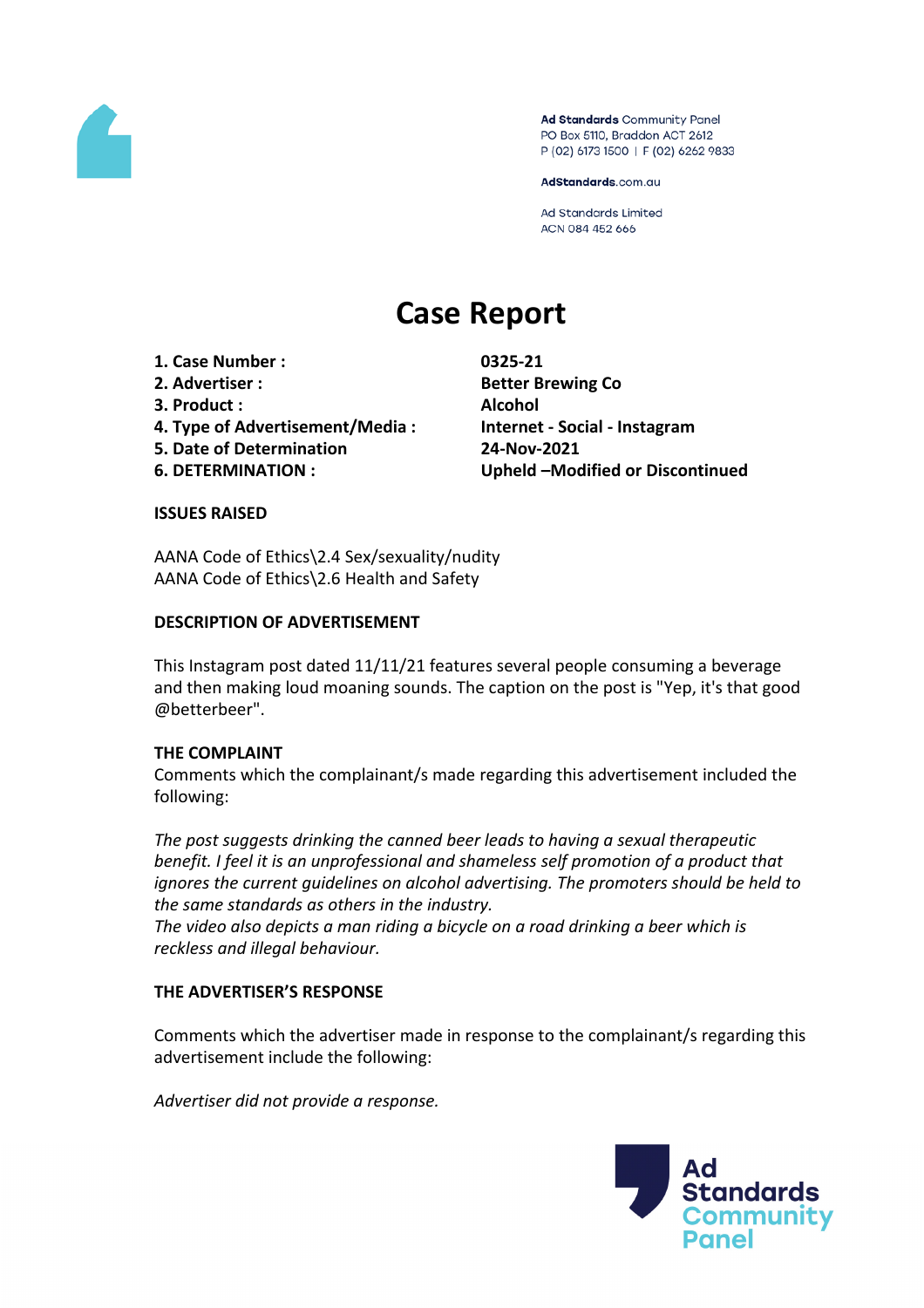

#### **THE DETERMINATION**

The Ad Standards Community Panel (the Panel) considered whether this advertisement breaches Section 2 of the AANA Code of Ethics (the Code).

The Panel noted the complainant's concerns that the advertisement: Suggests drinking the product leads to a sexual therapeutic benefit. Depicts a man riding a bicycle while drinking a beer which is reckless and illegal.

The Panel viewed the advertisement and noted the advertiser did not respond.

The Panel noted that the concern that drinking the product leads to a sexual therapeutic benefit is not an issue within the Code, however noted that this concern may be considered by ABAC.

**Section 2.4: Advertising shall treat sex, sexuality and nudity with sensitivity to the relevant audience.**

The Panel noted the Practice Note for the Code states:

*"The use of the word "sex" does not, of itself, make an advertisement unacceptable. However, such advertisements must not contain images that are overtly sexual and inappropriate having regard to the relevant audience.*

*"Images of naked couples embracing when viewed in a public space, has been found to be inappropriate and to not treat the issue of sex, sexuality and nudity with sensitivity to the relevant broad audience.*

*"Sexualised images which include elements which would be attractive to children, such as cartoons or depictions of Santa, when in a medium which can be seen by children have been found to not treat the issue of sex, sexuality and nudity with sensitivity to the relevant broad audience.."*

#### **Does the advertisement contain sex?**

The Panel considered whether the advertisement contained sex. The Panel noted the definition of sex in the Practice Note is "sexual intercourse; person or persons engaged in sexually stimulating behaviour".

The Panel considered that although the people in the advertisement make loud moaning sounds, they are all dressed and it is clear they are not engaging in sexual intercourse or sexual behaviour. The Panel considered that the advertisement did not contain sex.

#### **Does the advertisement contain sexuality?**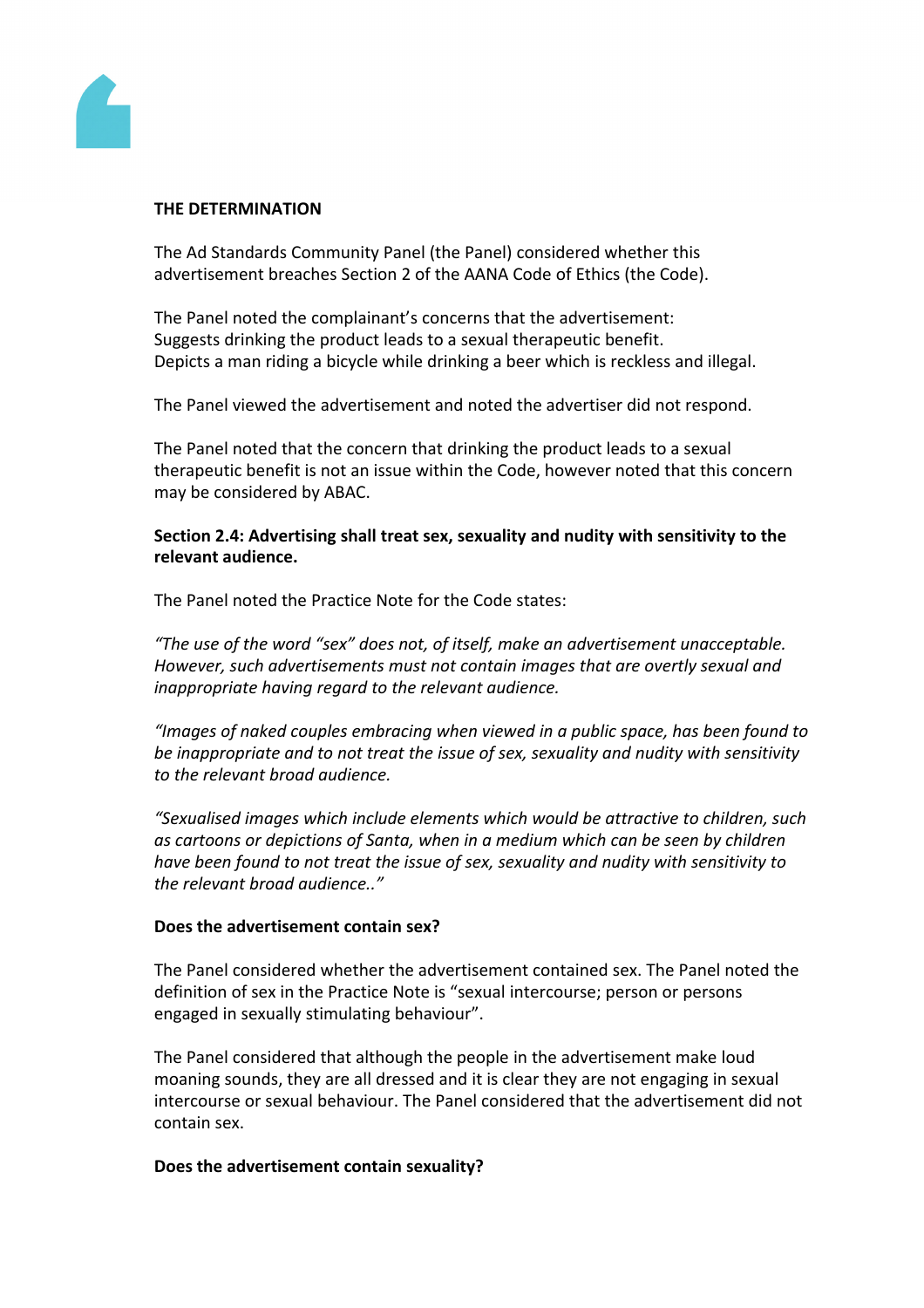

The Panel noted the definition of sexuality in the Practice Note is "the capacity to experience and express sexual desire; the recognition or emphasis of sexual matters".

The Panel considered that the loud sounds were not dissimilar to sexual sounds and that there was a sexual element to the advertisement.

#### **Does the advertisement contain nudity?**

The Panel noted that the definition of nudity in the Practice Note is "the depiction of a person without clothing or covering; partial or suggested nudity may also be considered nudity".

The Panel noted that all the people in the advertisement are fully dressed and considered that the advertisement did not contain nudity.

#### **Is the issues of sexuality treated with sensitivity to the relevant audience?**

The Panel noted that the definition of sensitivity in the Practice Note is "understanding and awareness to the needs and emotions of others".

The Panel considered that the requirement to consider whether sexual suggestion is 'sensitive to the relevant audience' requires them to consider who the relevant audience is and to have an understanding of how they might react to or feel about the advertisement.

The Panel noted that this advertisement as a standard (not sponsored) post on @theinspiredunemployed Instagram account. The Panel considered that the audience for the advertisement would be predominately adult.

The Panel considered that while loud moaning sounds are heard and some members of the community may interpret these sounds as sexual, it is clear upon viewing the advertisement that the intention is to suggest that consumption of the product will result in a feeling of ecstasy. The Panel noted that all people in the advertisement are fully dressed and in public.

The Panel considered that the level of sexuality in the advertisement is mild and the advertisement is not inappropriate for viewing by a broad adult audience.

#### **Section 2.4 Conclusion**

The Panel determined that the advertisement did not breach Section 2.4 of the Code.

## **Section 2.6: Advertising shall not depict material contrary to Prevailing Community Standards on health and safety.**

The Panel noted the Practice Note to Section 2.6 which states: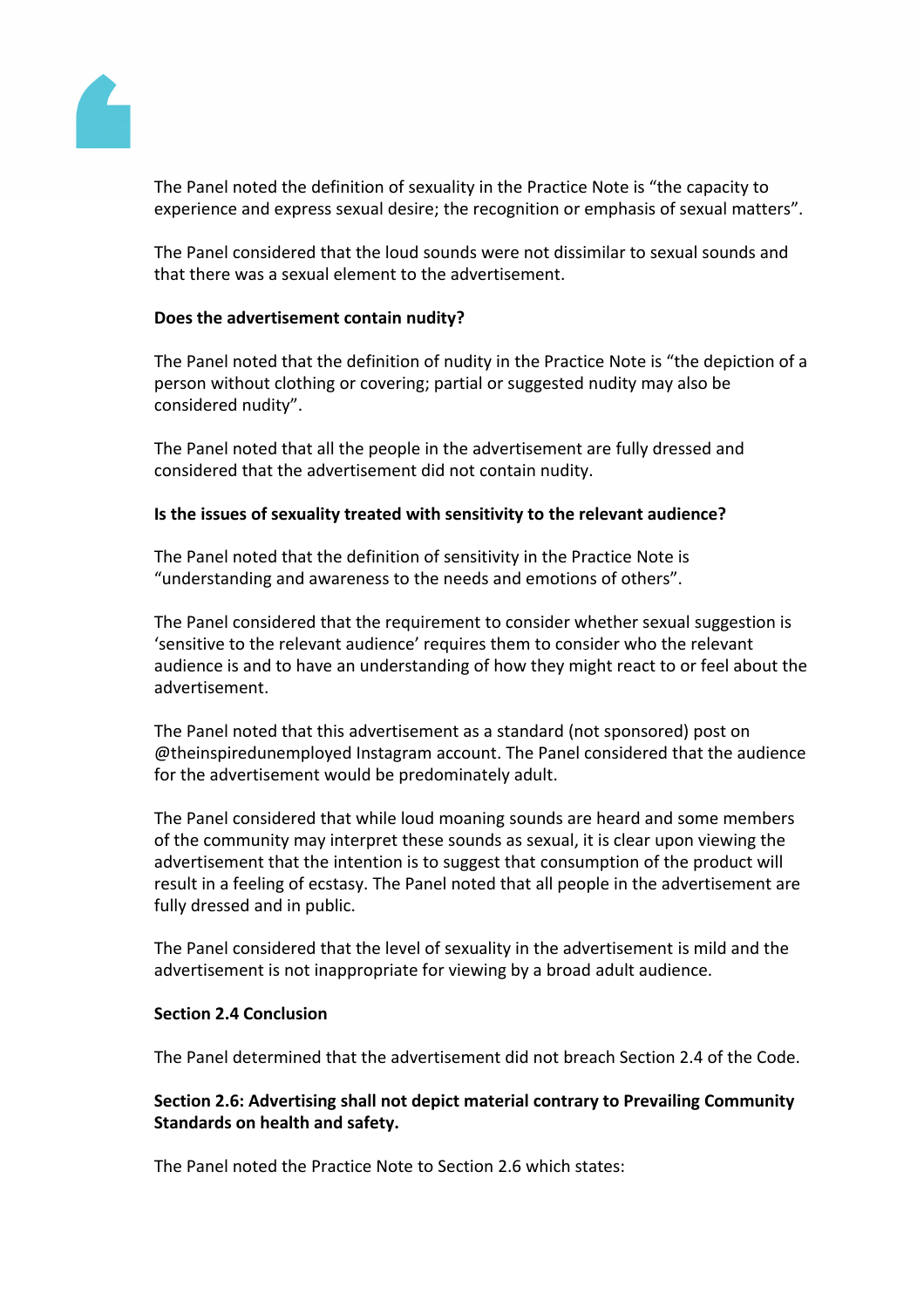

*"Images of unsafe driving, bike riding without helmets or not wearing a seatbelt while driving a motor vehicle are likely to be contrary to prevailing community standards relating to health and safety irrespective of whether such depictions are for the product/service being advertised or are incidental to the product."*

## Riding a bike

The Panel noted a concern that the advertisement depicts a man riding a bicycle while drinking a beer which is reckless and illegal.

The Panel noted clause 256 of the Australian Road Rules (May 2021 version):

#### *"256 Bicycle helmets*

*(1) The rider of a bicycle must wear an approved bicycle helmet securely fitted and fastened on the rider's head, unless the rider is exempt from wearing a bicycle helmet under another law of this jurisdiction. Offence provision.*

*Note: Approved bicycle helmet is defined in the dictionary.*

*(2) A passenger on a bicycle that is moving, or is stationary but not parked, must wear an approved bicycle helmet securely fitted and fastened on the passenger's head, unless the passenger is:*

*(a) a paying passenger on a three or four-wheeled bicycle; or (b) exempt from wearing a bicycle helmet under another law of this jurisdiction. Offence provision.*

*(3) The rider of a bicycle must not ride with a passenger on the bicycle unless the passenger complies with subrule (2). Offence provision."*

The Panel noted that the man is depicted riding on a residential street while holding a (presumed) alcoholic beverage. The Panel noted the actual content of the beverage is unclear and it is unclear whether it is open. However the Panel considered that in the context of the advertisement, the impression is that the man is consuming an alcoholic beverage while riding.

The Panel considered that community standards are very clear on the issue of health and safety while riding a bicycle and considered that a depiction of an adult consuming an alcoholic beverage while riding a bicycle on a public road without a helmet secured is a depiction which is in breach of these community standards.

#### Drinking in public

The Panel noted that several scenes in the advertisement depict people consuming the beverage in apparently public places. The Panel noted that in many states it is illegal to drink in public places.